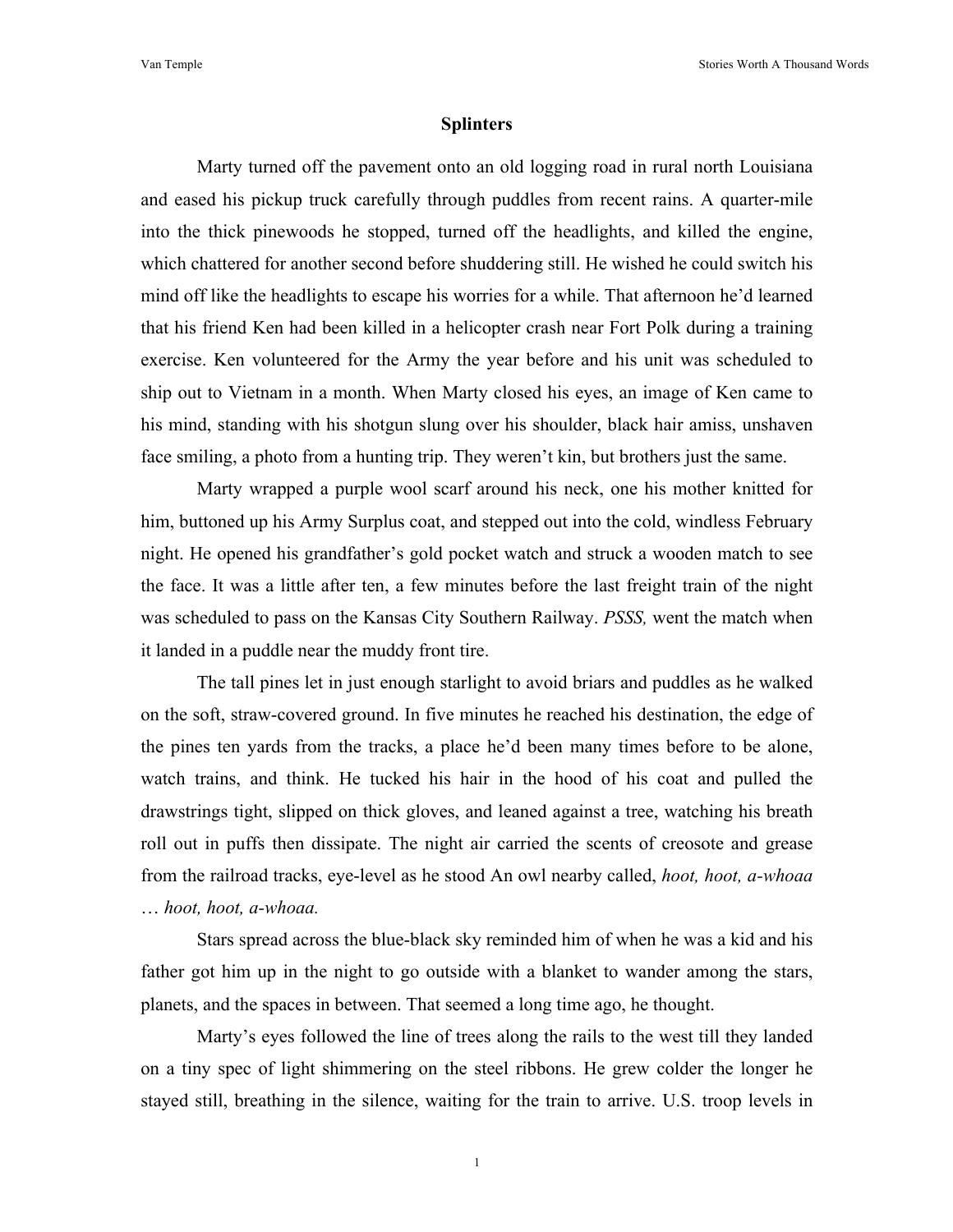Vietnam had grown to over half a million and he was eligible for the draft. Talk about the war with friends, parents, and his girlfriend, shrieked in his mind like a mob of angry crows attacking a hawk. The light, growing larger, glittered along the trees lining the sides of the trackway. His heart was heavy with the realization that he would never see Ken's smiling face again, the profound mystery of death.

A deep, muffled sound broke the utter silence of the night as the freight train neared. The rumble widened and deepened, steel wheels on steel rails bearing tons of weight. The cone headlight grew in size, sharp spikes of white light almost as brilliant as the sun pierced the blackness in its path. He shielded his eyes against the terrible living eye. The rolling thunder of the beast overwhelmed his ears and reached all living things within miles, asleep or awake. The *pop, pop … pop, pop* … of the wheels hitting rail joints marked the rhythm of passage.

A second before the speeding locomotive came even with Marty, the awesome white light was hidden from his view, and then the wheels rushed rapidly by at eye-level, bearing the immense load through the cold steel rails, creosote-soaked crossties, and the crushed, gray rocks, upon the earth, trembling beneath his feet.

Two more locomotives followed the first, dragging a dozen lumbering black oil tankers, and then a string of pulpwood cars swaying gently back and forth, squeaking under the strain, each packed tightly with fresh-cut pine logs, spreading their sharp sweet perfume into the shadows. He crouched and looked west toward the train's length, pulpwood cars as far as he could see. A loud *bam, bam, bam, bam* approached, an undercarriage with damaged wheel bearings hammering under tons of weight. *BAM, BAM, BAM, BAM,* the sound overwhelmed the deep, angry roar of the monster, and as the injured car passed, the pungent smell of overheated steel reached his nose.

In an instant, a log slipped off a railcar, bounced in the rocks, and fell under the steel wheels. *POW*, the sound reached Marty's ears as something flew over his head, crashing in the woods behind. He felt a prick in his forehead. Warm blood rolled down between his eyes and along the side of his nose, bringing the salty, metallic taste to his lips. He plucked a small splinter from his forehead and pressed his palm against the wound. Splinters spiked his green coat like a dartboard; one, ten inches long, had pierced